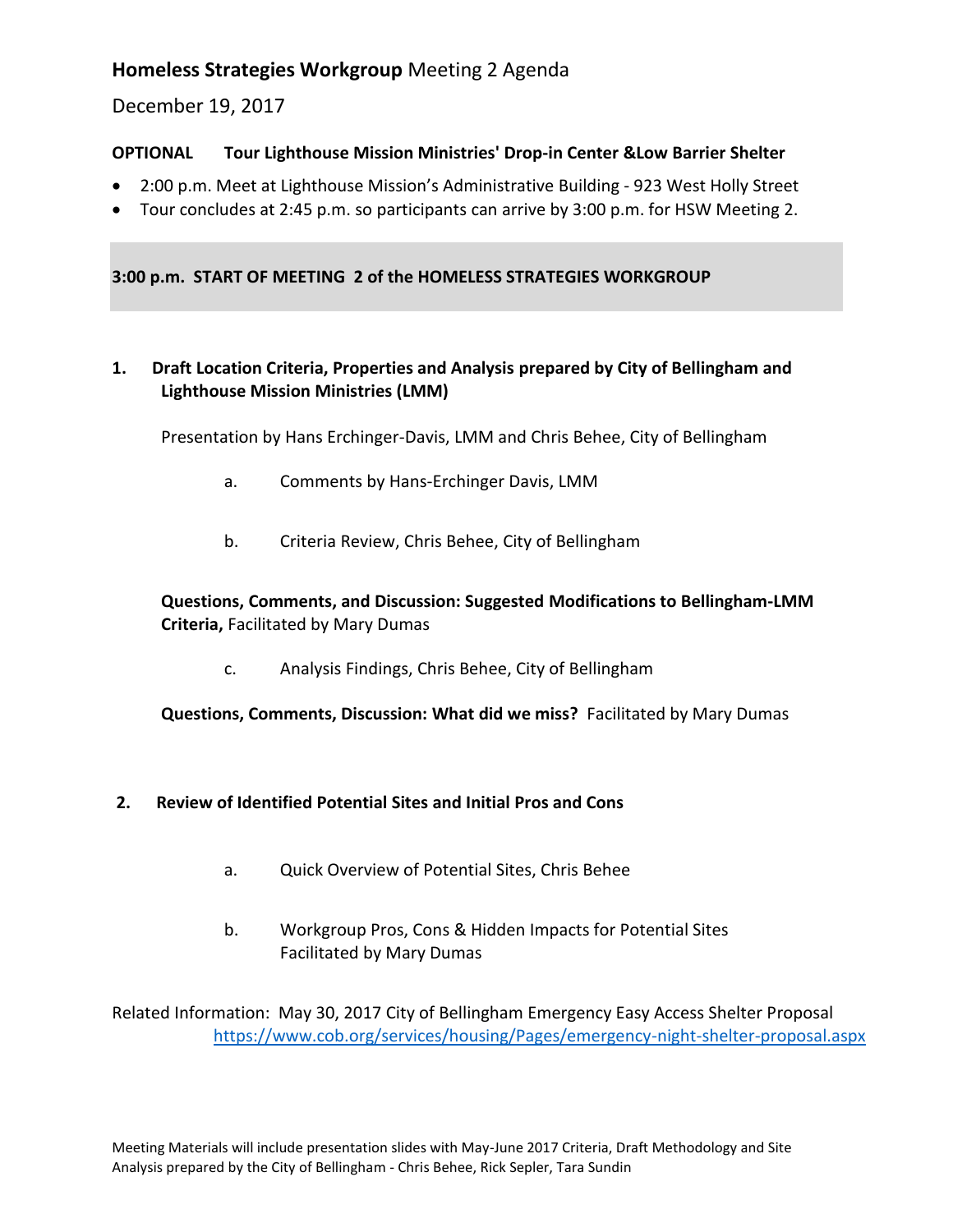December 19, 2017

### **3. Recap and Plan of Action for Meeting 3, Facilitated by Mary Dumas**

- a. Have suggested changes to criteria created new information needs?
- b. Confirm information necessary for ranking:
	- (i) Low-barrier shelter sites during Meeting 3
	- (ii) Alternative Solutions for winter 2017-2018
- c. Additional Solutions that can be implemented quickly to address "acute need" of those sleeping outside.

(i) Review *Impact and Effort Analysis Worksheets,* see instructions on page 3.

(ii) Prepare collective Impact & Effort Matrix with all ideas discussed todate.

### **4. Public Comment (10 minutes)**

Facilitated by Mary Dumas Time will be divided equally among speakers with 3 minutes maximum per person.

Written input can also be submitted. Use index cards. Give to staff. *Thank you for helping to end homelessness in Whatcom County*.